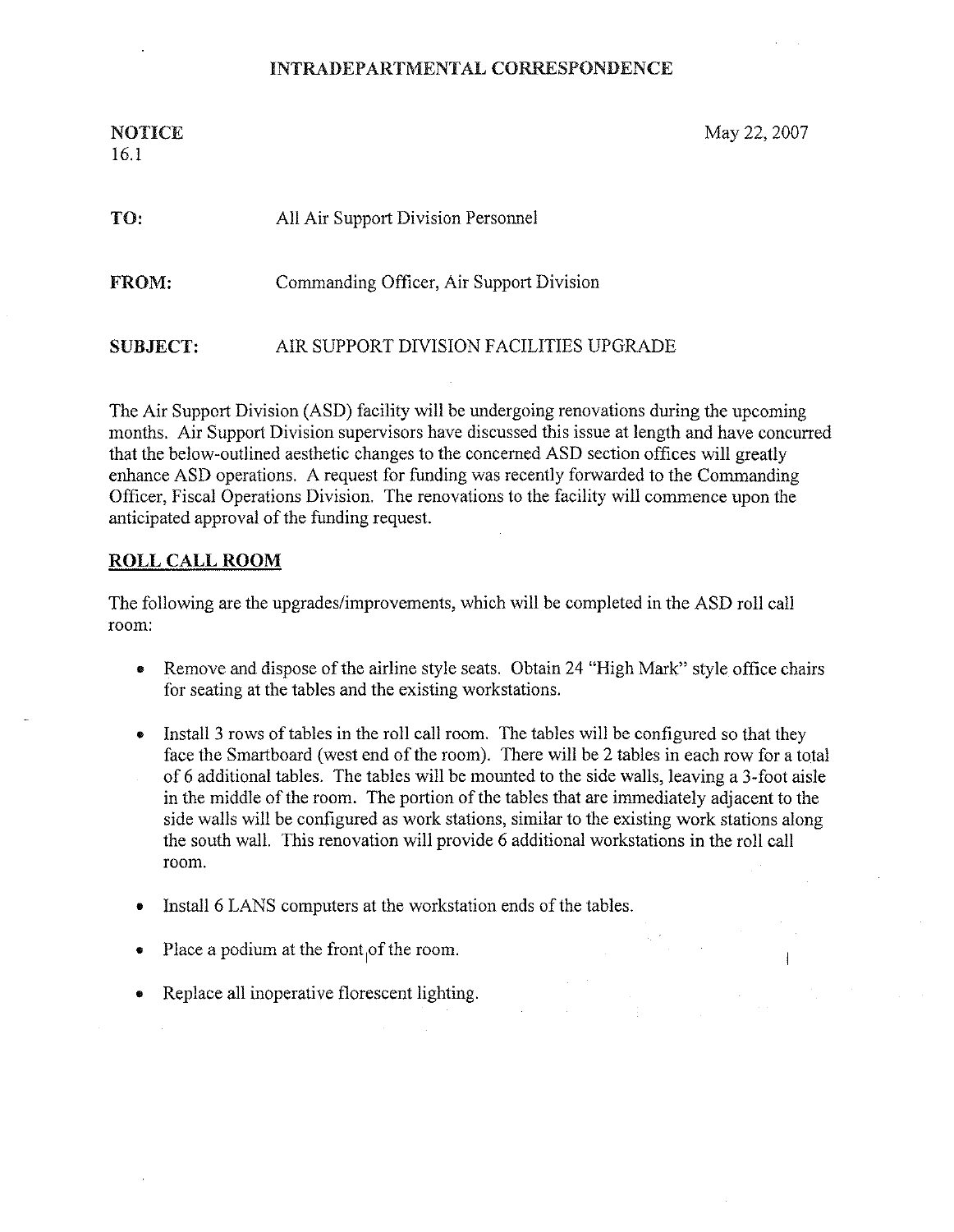All Air Support Division Personnel Page 2 16.1

## DAVID SAPERSTEIN TRAINING CENTER CONFERENCE ROOM (UPPER LEVEL)

The following are the upgrades/improvements, which will be completed in the David Saperstein Training Center (conference room):

- Install a ceiling-mounted projector system that projects towards the east wall of the room where an 8' x 8' projector screen will be installed. The projector will be linked to a LANS computer with Internet access. Additionally, a DVD/VHS player will be connected to the system.
- Upgrade the audio system by installing 4 speakers in the conference room. These speakers should also be mounted/suspended from the ceiling.
- Two flat screen-style televisions, wall/ceiling mounted, at approximately he mid-point of the room, across the room from each other. These screens are to be connected to the projector. These screens should be able to swivel so they can be viewed from various locations within the room.
- The computer and associated equipment should be mounted at a workstation that is in the recessed area along the south wall of the room.
- Purchase an additional 6 tables and 4 chairs. This will allow the room to be utilized as a conference room. This equipment will also allow this room to be set up as a classroom, which seats 40 students.
- Install radio communication equipment that enables the occupants of the room to monitor all the same aviation and police frequencies that are monitored in the tower. By adding the communication equipment, it allows the room to be utilized as a Tactical Operations Center or Command Post during major incidents.
- Install the necessary wiring/equipment to provide the ability to monitor live video down-link.

## DAVID SAPERSTEIN TRAINYNG CENTER CLASSROOM (LOWER LEVEL)

The following are the upgrades/improvements, which will be completed in the David Saperstein Training Center (lower classroom):

• Install a ceiling-mounted projector system and a 4' X 4' projector screen in classroom. The projector will be linked to a LANS computer with Internet access. Additionally, a DVD/VHS player will be connected to the system.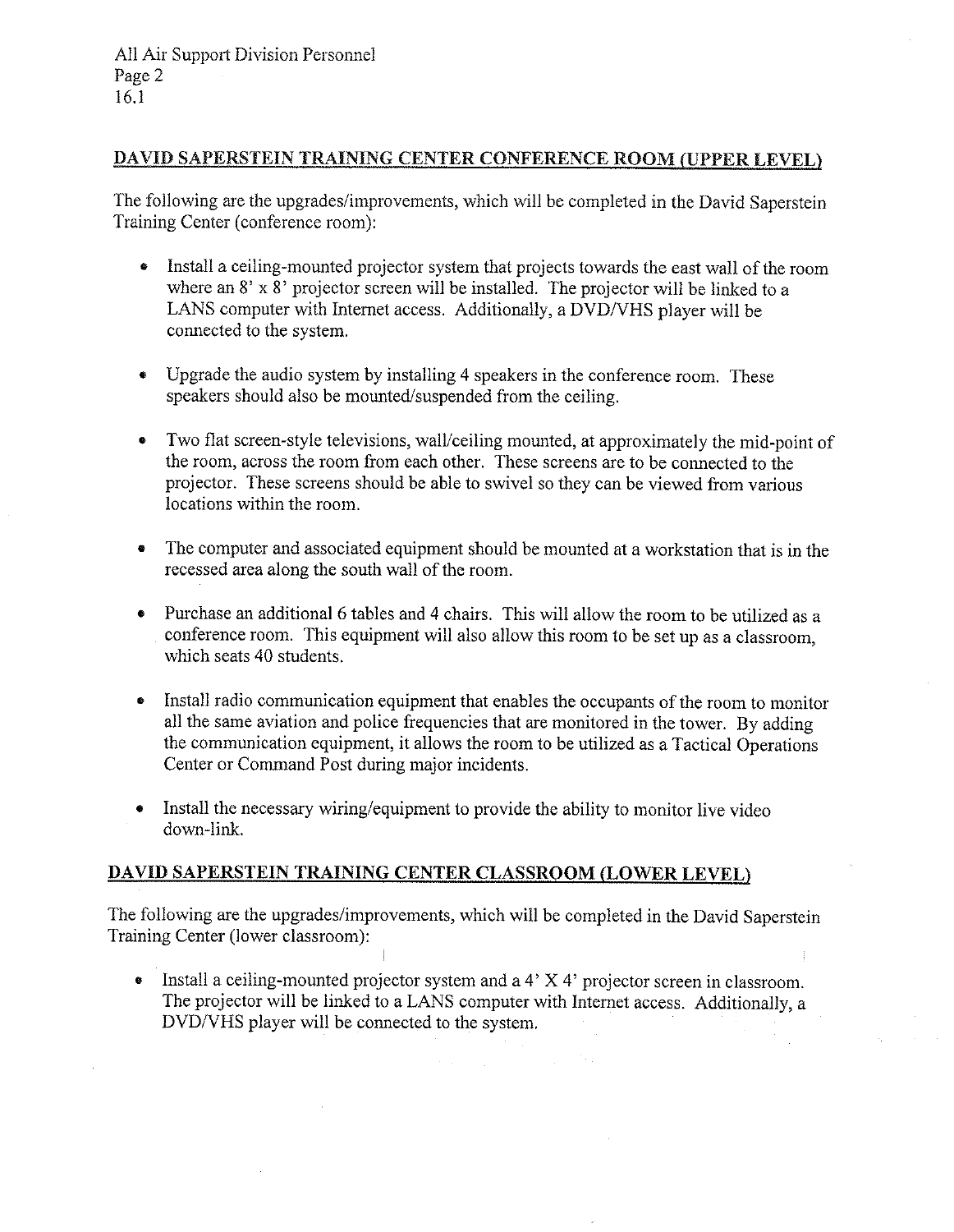# COT ROOM

The following are the upgrades/improvements, which will be completed in the Cot Room:

- Replace all existing mattresses with mattresses that have vinyl covers or a similar material that can be easily cleaned.
- Replace the broken and missing ceiling tiles.
- Dispose of the bedding that is in disrepair and clean all serviceable bedding.
- Repair or replace the bedding locker. This locker is in need of shelving to keep the bedding organized.

## SPECIAL FLIGHTS SECTION OFFICE

The following are the upgrades/improvements, which will be completed in the Special Flights Section office:

• Remove and dispose of the airline style seats and replace the seats with 8 new "High" Mark" office chairs.

### **TOWER**

The following are the upgrades/improvements, which will be completed in the Tower:

- Replace the 2 existing televisions with 2 flat screen-style televisions and have them mounted/suspended from the ceiling. The televisions should be mounted directly above the landing on the stairway to the Tower level so that they can be viewed, but are not interfering with tower operations. This would clear the desk where the 2 televisions are currently located and would make the space available for a workstation.
- Install a LANS computer at the workstation where the 2 televisions are currently located (if needed, re-route the third LANS computer from the Watch Commander's office to the Tower).

an di Kabupatén Sulawan<br>Kabupatén Sulawan Sulawa Sulawa Kabupatén Sulawa Kabupatén Sulawa Sulawa Kabupatén Sulawa Kabupatén Sulawa Ka

- Repair/replace the existing sunscreens.
- Clean the Tower windows.